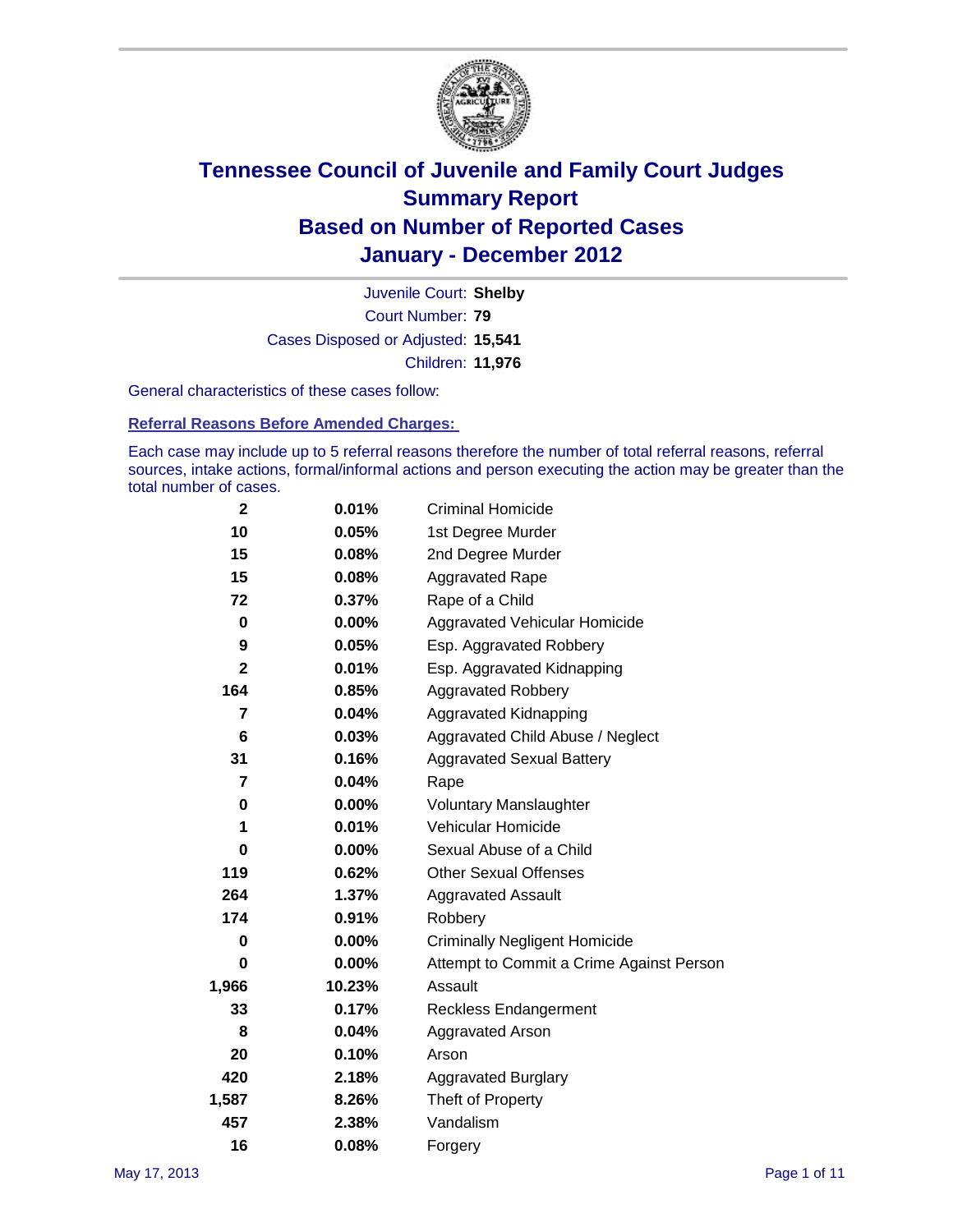

Court Number: **79** Juvenile Court: **Shelby** Cases Disposed or Adjusted: **15,541** Children: **11,976**

#### **Referral Reasons Before Amended Charges:**

Each case may include up to 5 referral reasons therefore the number of total referral reasons, referral sources, intake actions, formal/informal actions and person executing the action may be greater than the total number of cases.

| 0            | 0.00% | <b>Worthless Checks</b>                                     |
|--------------|-------|-------------------------------------------------------------|
| 11           | 0.06% | Illegal Possession / Fraudulent Use of Credit / Debit Cards |
| 196          | 1.02% | <b>Burglary</b>                                             |
| 25           | 0.13% | Unauthorized Use of a Vehicle                               |
| 8            | 0.04% | <b>Cruelty to Animals</b>                                   |
| 168          | 0.87% | Sale of Controlled Substances                               |
| 203          | 1.06% | <b>Other Drug Offenses</b>                                  |
| 583          | 3.03% | Possession of Controlled Substances                         |
| 15           | 0.08% | <b>Criminal Attempt</b>                                     |
| 140          | 0.73% | Carrying Weapons on School Property                         |
| 281          | 1.46% | Unlawful Carrying / Possession of a Weapon                  |
| 245          | 1.27% | <b>Evading Arrest</b>                                       |
| 28           | 0.15% | Escape                                                      |
| 23           | 0.12% | Driving Under Influence (DUI)                               |
| 209          | 1.09% | Possession / Consumption of Alcohol                         |
| 160          | 0.83% | Resisting Stop, Frisk, Halt, Arrest or Search               |
| 32           | 0.17% | <b>Aggravated Criminal Trespass</b>                         |
| 23           | 0.12% | Harassment                                                  |
| 0            | 0.00% | Failure to Appear                                           |
| 8            | 0.04% | Filing a False Police Report                                |
| 1            | 0.01% | <b>Criminal Impersonation</b>                               |
| 1,570        | 8.17% | <b>Disorderly Conduct</b>                                   |
| 813          | 4.23% | <b>Criminal Trespass</b>                                    |
| 120          | 0.62% | <b>Public Intoxication</b>                                  |
| 58           | 0.30% | Gambling                                                    |
| 859          | 4.47% | <b>Traffic</b>                                              |
| 32           | 0.17% | <b>Local Ordinances</b>                                     |
| $\mathbf{2}$ | 0.01% | Violation of Wildlife Regulations                           |
| 140          | 0.73% | Contempt of Court                                           |
| 119          | 0.62% | Violation of Probation                                      |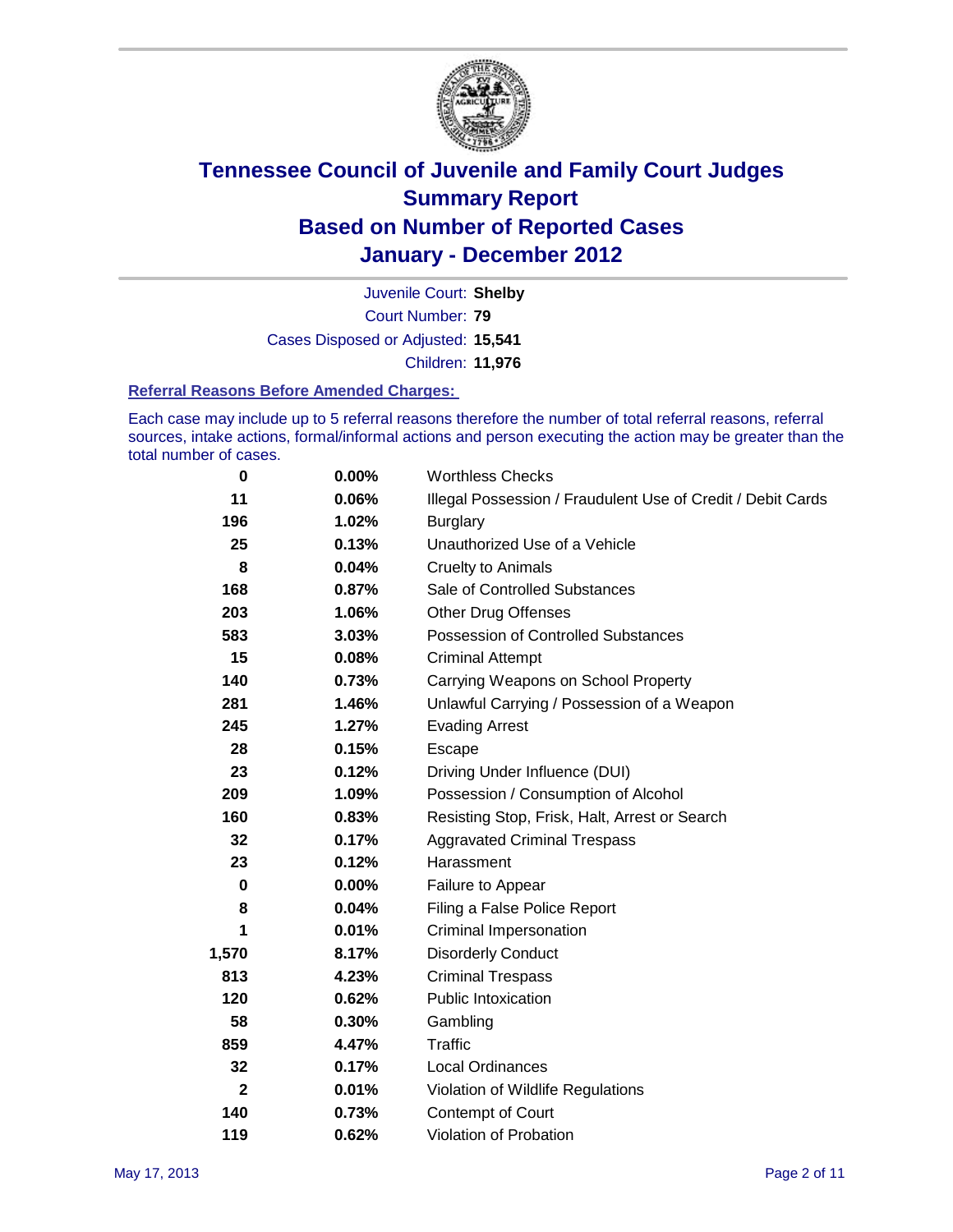

Court Number: **79** Juvenile Court: **Shelby** Cases Disposed or Adjusted: **15,541** Children: **11,976**

#### **Referral Reasons Before Amended Charges:**

Each case may include up to 5 referral reasons therefore the number of total referral reasons, referral sources, intake actions, formal/informal actions and person executing the action may be greater than the total number of cases.

| 9        | 0.05%    | Violation of Aftercare                 |
|----------|----------|----------------------------------------|
| 0        | 0.00%    | <b>Unruly Behavior</b>                 |
| 1,041    | 5.42%    | Truancy                                |
| 25       | 0.13%    | In-State Runaway                       |
| 19       | 0.10%    | Out-of-State Runaway                   |
| 144      | 0.75%    | Possession of Tobacco Products         |
| $\bf{0}$ | 0.00%    | Violation of a Valid Court Order       |
| 918      | 4.78%    | <b>Violation of Curfew</b>             |
| 0        | $0.00\%$ | <b>Sexually Abused Child</b>           |
| 1        | 0.01%    | <b>Physically Abused Child</b>         |
| 2,001    | 10.41%   | Dependency / Neglect                   |
| 4        | 0.02%    | <b>Termination of Parental Rights</b>  |
| 0        | 0.00%    | <b>Violation of Pretrial Diversion</b> |
| 0        | 0.00%    | Violation of Informal Adjustment       |
| 0        | $0.00\%$ | <b>Judicial Review</b>                 |
| 1,276    | 6.64%    | <b>Administrative Review</b>           |
| 0        | $0.00\%$ | <b>Foster Care Review</b>              |
| 637      | 3.31%    | Custody                                |
| 514      | 2.67%    | Visitation                             |
| 0        | $0.00\%$ | Paternity / Legitimation               |
| 0        | $0.00\%$ | <b>Child Support</b>                   |
| 0        | 0.00%    | <b>Request for Medical Treatment</b>   |
| 0        | $0.00\%$ | <b>Consent to Marry</b>                |
| 1,156    | 6.01%    | Other                                  |
| 19,222   | 100.00%  | <b>Total Referrals</b>                 |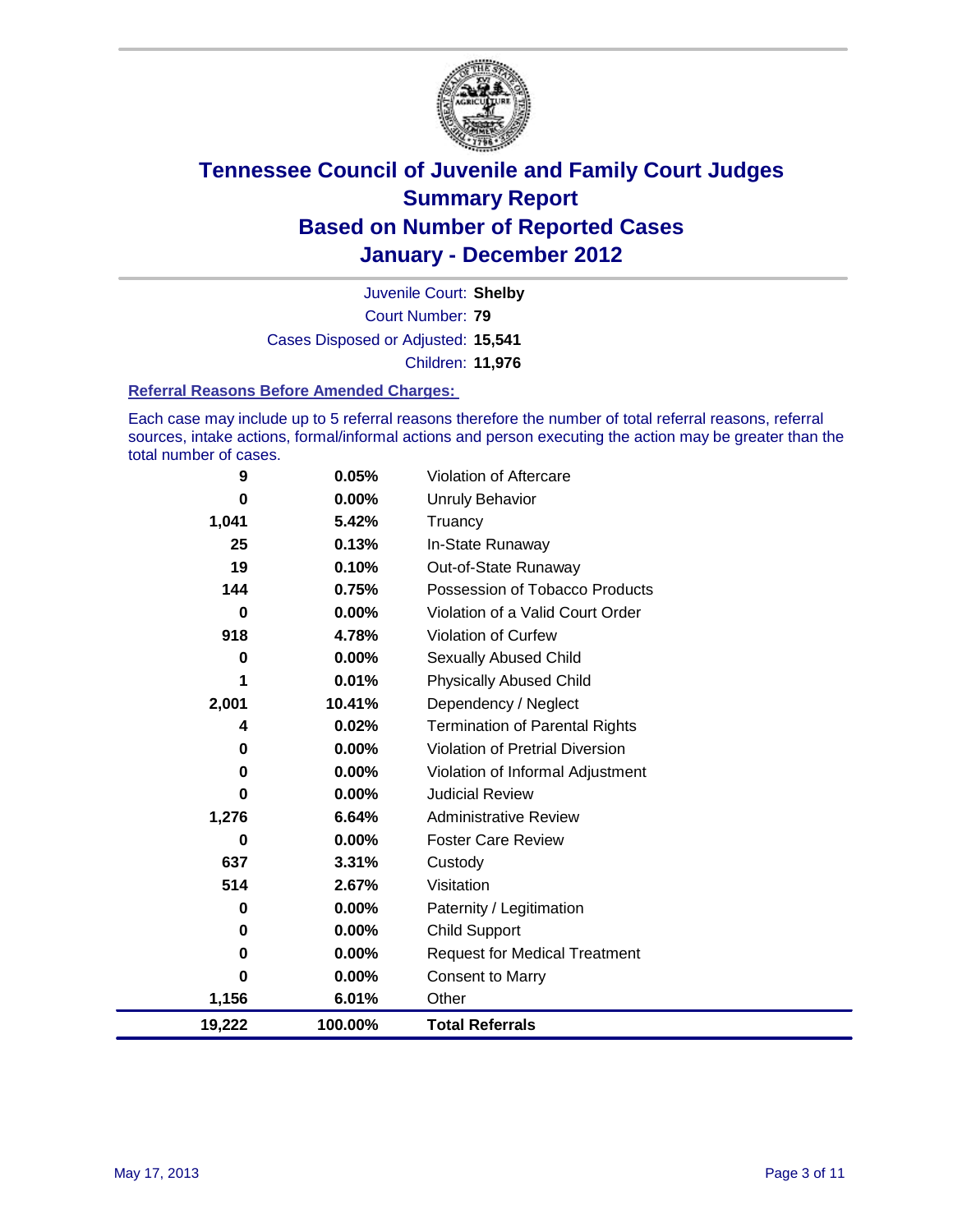

|                         | Juvenile Court: Shelby             |                                   |  |  |
|-------------------------|------------------------------------|-----------------------------------|--|--|
| <b>Court Number: 79</b> |                                    |                                   |  |  |
|                         | Cases Disposed or Adjusted: 15,541 |                                   |  |  |
|                         |                                    | Children: 11,976                  |  |  |
|                         | <b>Referral Sources: 1</b>         |                                   |  |  |
| 13,875                  | 72.18%                             | Law Enforcement                   |  |  |
| 3,609                   | 18.78%                             | Parents                           |  |  |
| 0                       | 0.00%                              | <b>Relatives</b>                  |  |  |
| 0                       | 0.00%                              | Self                              |  |  |
| 486                     | 2.53%                              | School                            |  |  |
| 0                       | 0.00%                              | <b>CSA</b>                        |  |  |
| 0                       | 0.00%                              | <b>DCS</b>                        |  |  |
| 0                       | 0.00%                              | Other State Department            |  |  |
| 1                       | 0.01%                              | <b>District Attorney's Office</b> |  |  |
| 139                     | 0.72%                              | <b>Court Staff</b>                |  |  |
| 937                     | 4.87%                              | Social Agency                     |  |  |
| 32                      | 0.17%                              | <b>Other Court</b>                |  |  |
| 0                       | 0.00%                              | Victim                            |  |  |
| 0                       | 0.00%                              | Child & Parent                    |  |  |
| 0                       | 0.00%                              | Hospital                          |  |  |
| 0                       | 0.00%                              | Unknown                           |  |  |
| 143                     | 0.74%                              | Other                             |  |  |
| 19,222                  | 100.00%                            | <b>Total Referral Sources</b>     |  |  |

### **Age of Child at Referral: 2**

| 11,976 | 100.00%  | <b>Total Child Count</b> |
|--------|----------|--------------------------|
| 0      | $0.00\%$ | <b>Unknown</b>           |
| 3      | 0.03%    | Ages 19 and Over         |
| 2,168  | 18.10%   | Ages 17 through 18       |
| 3,631  | 30.32%   | Ages 15 through 16       |
| 2,031  | 16.96%   | Ages 13 through 14       |
| 987    | 8.24%    | Ages 11 through 12       |
| 3,156  | 26.35%   | Ages 10 and Under        |
|        |          |                          |

<sup>1</sup> If different than number of Referral Reasons (19222), verify accuracy of your court's data.

<sup>2</sup> One child could be counted in multiple categories, verify accuracy of your court's data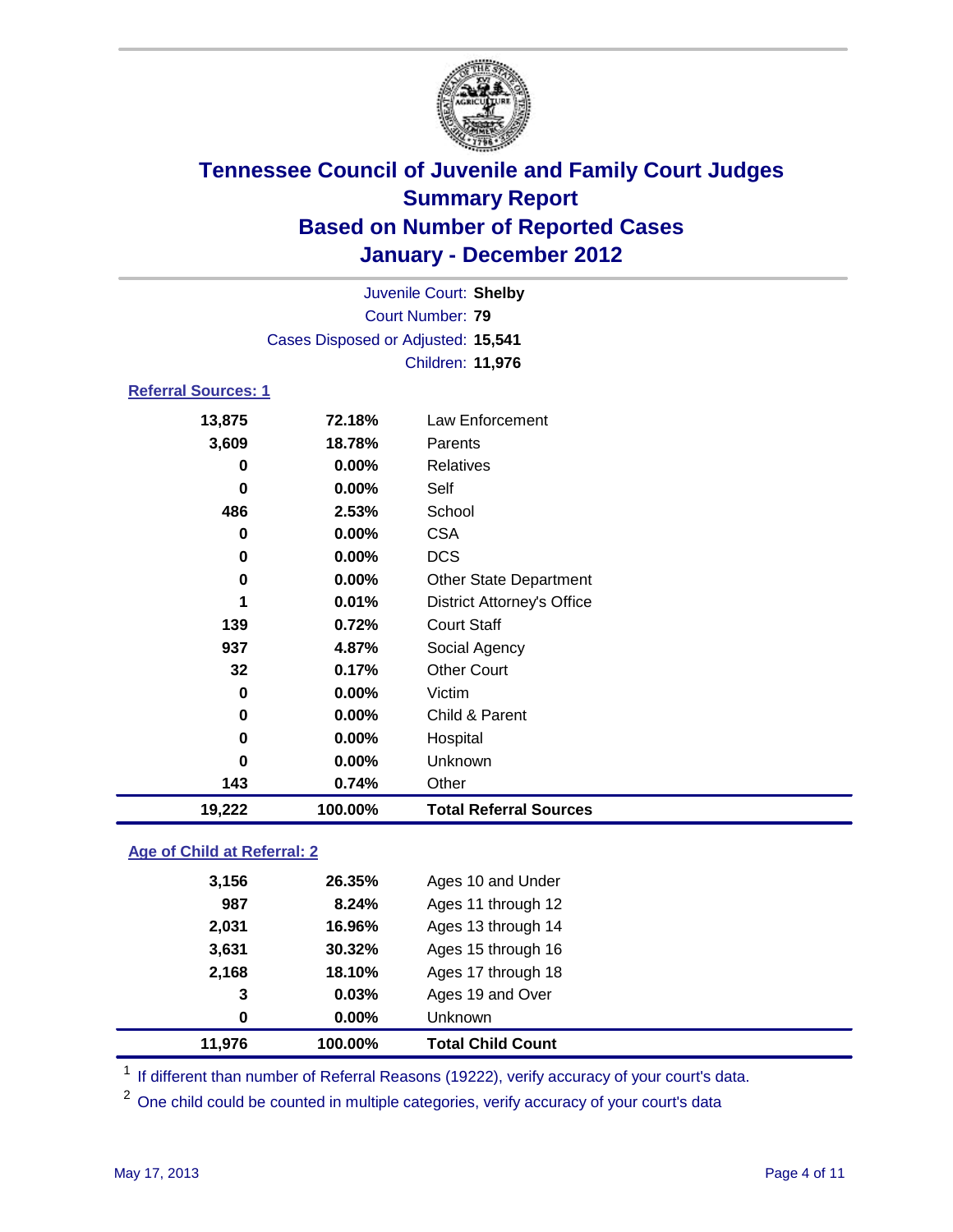

| Juvenile Court: Shelby                  |                                    |                          |  |  |
|-----------------------------------------|------------------------------------|--------------------------|--|--|
|                                         | Court Number: 79                   |                          |  |  |
|                                         | Cases Disposed or Adjusted: 15,541 |                          |  |  |
|                                         |                                    | Children: 11,976         |  |  |
| Sex of Child: 1                         |                                    |                          |  |  |
| 7,156                                   | 59.75%                             | Male                     |  |  |
| 4,820                                   | 40.25%                             | Female                   |  |  |
| $\bf{0}$                                | 0.00%                              | Unknown                  |  |  |
| 11,976                                  | 100.00%                            | <b>Total Child Count</b> |  |  |
| Race of Child: 1                        |                                    |                          |  |  |
| 1,891                                   | 15.79%                             | White                    |  |  |
| 9,845                                   | 82.21%                             | African American         |  |  |
| 9                                       | 0.08%                              | Native American          |  |  |
| 39                                      | 0.33%                              | Asian                    |  |  |
| 192                                     | 1.60%                              | Mixed                    |  |  |
| $\mathbf 0$                             | 0.00%                              | Unknown                  |  |  |
| 11,976                                  | 100.00%                            | <b>Total Child Count</b> |  |  |
| <b>Hispanic Origin: 1</b>               |                                    |                          |  |  |
| 4                                       | 0.03%                              | Yes                      |  |  |
| 11,972                                  | 99.97%                             | <b>No</b>                |  |  |
| $\mathbf 0$                             | 0.00%                              | Unknown                  |  |  |
| 11,976                                  | 100.00%                            | <b>Total Child Count</b> |  |  |
| <b>School Enrollment of Children: 1</b> |                                    |                          |  |  |
| 9,584                                   | 80.03%                             | Yes                      |  |  |
| 2,392                                   | 19.97%                             | No                       |  |  |
| $\mathbf 0$                             | 0.00%                              | Unknown                  |  |  |
| 11,976                                  | 100.00%                            | <b>Total Child Count</b> |  |  |

<sup>1</sup> One child could be counted in multiple categories, verify accuracy of your court's data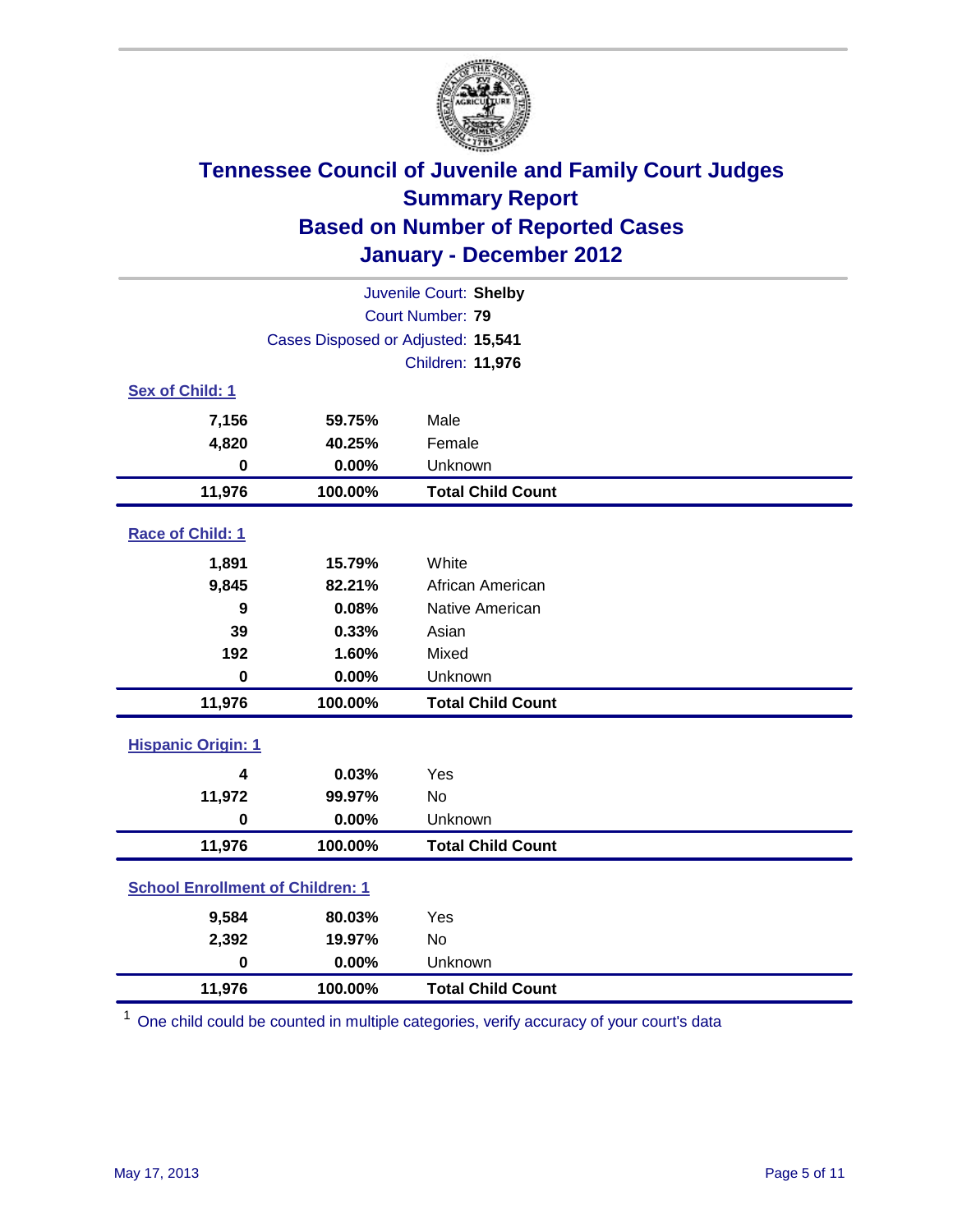

Court Number: **79** Juvenile Court: **Shelby** Cases Disposed or Adjusted: **15,541** Children: **11,976**

### **Living Arrangement of Child at Time of Referral: 1**

| 11,976       | 100.00%  | <b>Total Child Count</b>     |
|--------------|----------|------------------------------|
| 233          | 1.95%    | Other                        |
| 106          | 0.89%    | <b>Unknown</b>               |
| $\mathbf{2}$ | 0.02%    | Independent                  |
| 32           | 0.27%    | In an Institution            |
| 18           | 0.15%    | In a Residential Center      |
| 36           | 0.30%    | In a Group Home              |
| 265          | 2.21%    | With Foster Family           |
| 0            | $0.00\%$ | <b>With Adoptive Parents</b> |
| 2,044        | 17.07%   | <b>With Relatives</b>        |
| 1,041        | 8.69%    | <b>With Father</b>           |
| 6,973        | 58.22%   | With Mother                  |
| 283          | 2.36%    | With Mother and Stepfather   |
| 91           | 0.76%    | With Father and Stepmother   |
| 852          | $7.11\%$ | With Both Biological Parents |
|              |          |                              |

#### **Type of Detention: 2**

| 15,541   | 100.00%  | <b>Total Detention Count</b> |
|----------|----------|------------------------------|
| 0        | $0.00\%$ | Other                        |
| 11,717   | 75.39%   | Does Not Apply               |
| 0        | $0.00\%$ | <b>Unknown</b>               |
| 0        | $0.00\%$ | <b>Psychiatric Hospital</b>  |
| $\bf{0}$ | 0.00%    | Jail - No Separation         |
| 0        | $0.00\%$ | Jail - Partial Separation    |
| 0        | 0.00%    | Jail - Complete Separation   |
| 3,824    | 24.61%   | Juvenile Detention Facility  |
| 0        | $0.00\%$ | Non-Secure Placement         |
|          |          |                              |

<sup>1</sup> One child could be counted in multiple categories, verify accuracy of your court's data

 $2$  If different than number of Cases (15541) verify accuracy of your court's data.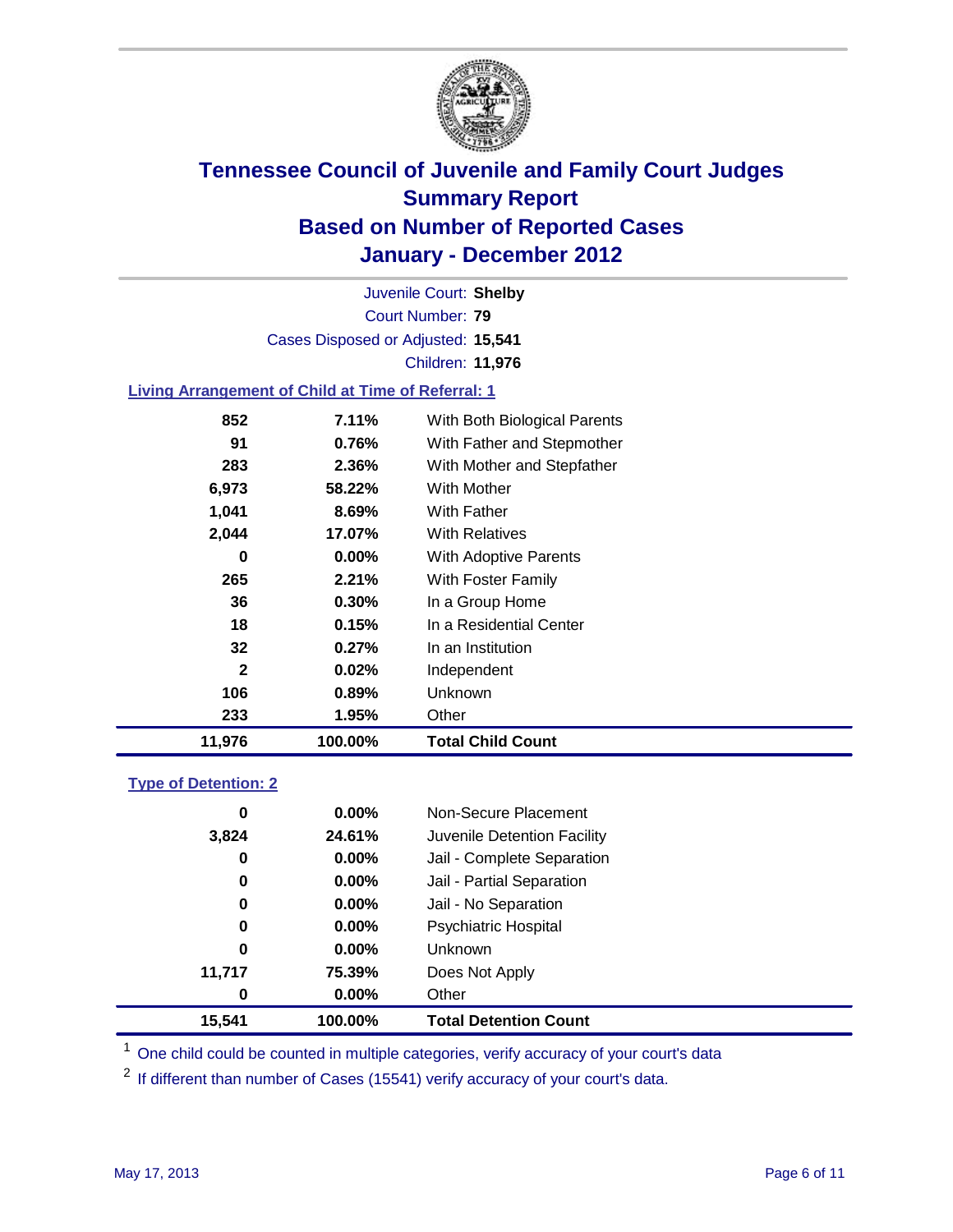

| Juvenile Court: Shelby                             |                                    |                                      |  |  |  |
|----------------------------------------------------|------------------------------------|--------------------------------------|--|--|--|
| Court Number: 79                                   |                                    |                                      |  |  |  |
|                                                    | Cases Disposed or Adjusted: 15,541 |                                      |  |  |  |
|                                                    |                                    | Children: 11,976                     |  |  |  |
| <b>Placement After Secure Detention Hearing: 1</b> |                                    |                                      |  |  |  |
| 760                                                | 4.89%                              | Returned to Prior Living Arrangement |  |  |  |
| 568                                                | 3.65%                              | Juvenile Detention Facility          |  |  |  |
| $\bf{0}$                                           | 0.00%                              | Jail                                 |  |  |  |
| 0                                                  | 0.00%                              | Shelter / Group Home                 |  |  |  |
| 0                                                  | 0.00%                              | Foster Family Home                   |  |  |  |
| 0                                                  | 0.00%                              | Psychiatric Hospital                 |  |  |  |
| 0                                                  | 0.00%                              | Unknown                              |  |  |  |
| 14,213                                             | 91.45%                             | Does Not Apply                       |  |  |  |
| 0                                                  | $0.00\%$                           | Other                                |  |  |  |
| 15,541                                             | 100.00%                            | <b>Total Placement Count</b>         |  |  |  |
|                                                    |                                    |                                      |  |  |  |
| <b>Intake Actions: 2</b>                           |                                    |                                      |  |  |  |
| 4,848                                              | 25.22%                             | <b>Petition Filed</b>                |  |  |  |
| 0                                                  | 0.00%                              | <b>Motion Filed</b>                  |  |  |  |
| 14,374                                             | 74.78%                             | <b>Citation Processed</b>            |  |  |  |
| 0                                                  | 0.00%                              | Notification of Paternity Processed  |  |  |  |
| 0                                                  | 0.00%                              | Scheduling of Judicial Review        |  |  |  |
| 0                                                  | 0.00%                              | Scheduling of Administrative Review  |  |  |  |
| 0                                                  | 0.00%                              | Scheduling of Foster Care Review     |  |  |  |
| $\bf{0}$                                           | 0.00%                              | Unknown                              |  |  |  |
| 0                                                  | 0.00%                              | Does Not Apply                       |  |  |  |
| $\pmb{0}$                                          | 0.00%                              | Other                                |  |  |  |
| 19,222                                             | 100.00%                            | <b>Total Intake Count</b>            |  |  |  |

<sup>1</sup> If different than number of Cases (15541) verify accuracy of your court's data.

<sup>2</sup> If different than number of Referral Reasons (19222), verify accuracy of your court's data.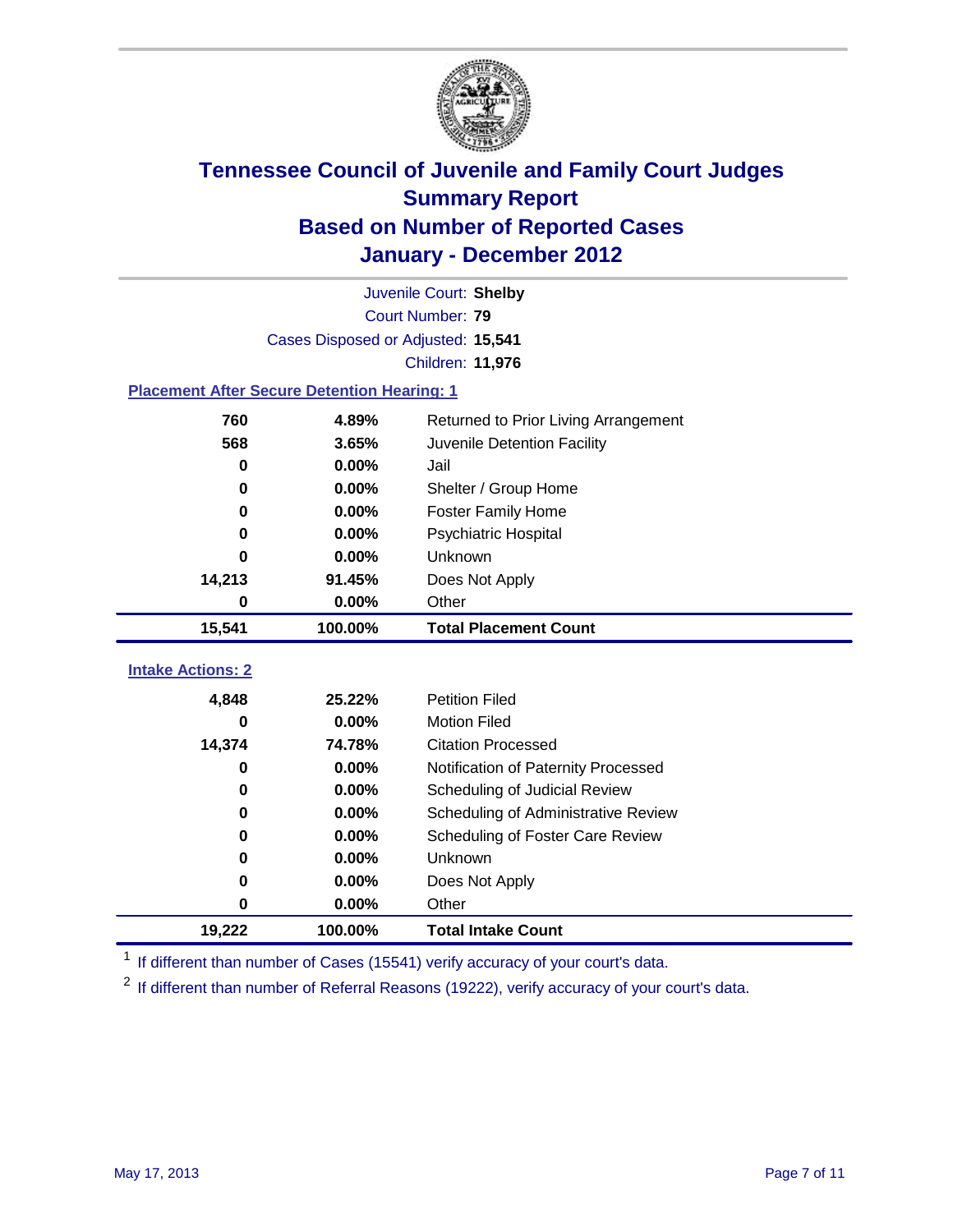

Court Number: **79** Juvenile Court: **Shelby** Cases Disposed or Adjusted: **15,541** Children: **11,976**

#### **Last Grade Completed by Child: 1**

| 1,227                                   | 10.25%  | Too Young for School     |  |
|-----------------------------------------|---------|--------------------------|--|
| 310                                     | 2.59%   | Preschool                |  |
| 269                                     | 2.25%   | Kindergarten             |  |
| 250                                     | 2.09%   | 1st Grade                |  |
| 241                                     | 2.01%   | 2nd Grade                |  |
| 258                                     | 2.15%   | 3rd Grade                |  |
| 301                                     | 2.51%   | 4th Grade                |  |
| 459                                     | 3.83%   | 5th Grade                |  |
| 719                                     | 6.00%   | 6th Grade                |  |
| 918                                     | 7.67%   | 7th Grade                |  |
| 1,711                                   | 14.29%  | 8th Grade                |  |
| 1,880                                   | 15.70%  | 9th Grade                |  |
| 1,675                                   | 13.99%  | 10th Grade               |  |
| 963                                     | 8.04%   | 11th Grade               |  |
| 144                                     | 1.20%   | 12th Grade               |  |
| 0                                       | 0.00%   | Non-Graded Special Ed    |  |
| 0                                       | 0.00%   | <b>GED</b>               |  |
| $\bf{0}$                                | 0.00%   | Graduated                |  |
| 413                                     | 3.45%   | Never Attended School    |  |
| 238                                     | 1.99%   | Unknown                  |  |
| $\pmb{0}$                               | 0.00%   | Other                    |  |
| 11,976                                  | 100.00% | <b>Total Child Count</b> |  |
| <b>Enrolled in Special Education: 1</b> |         |                          |  |

| 11,976 | 100.00% | <b>Total Child Count</b> |
|--------|---------|--------------------------|
| 2,186  | 18.25%  | Unknown                  |
| 9,193  | 76.76%  | No                       |
| 597    | 4.98%   | Yes                      |
|        |         |                          |

 $1$  One child could be counted in multiple categories, verify accuracy of your court's data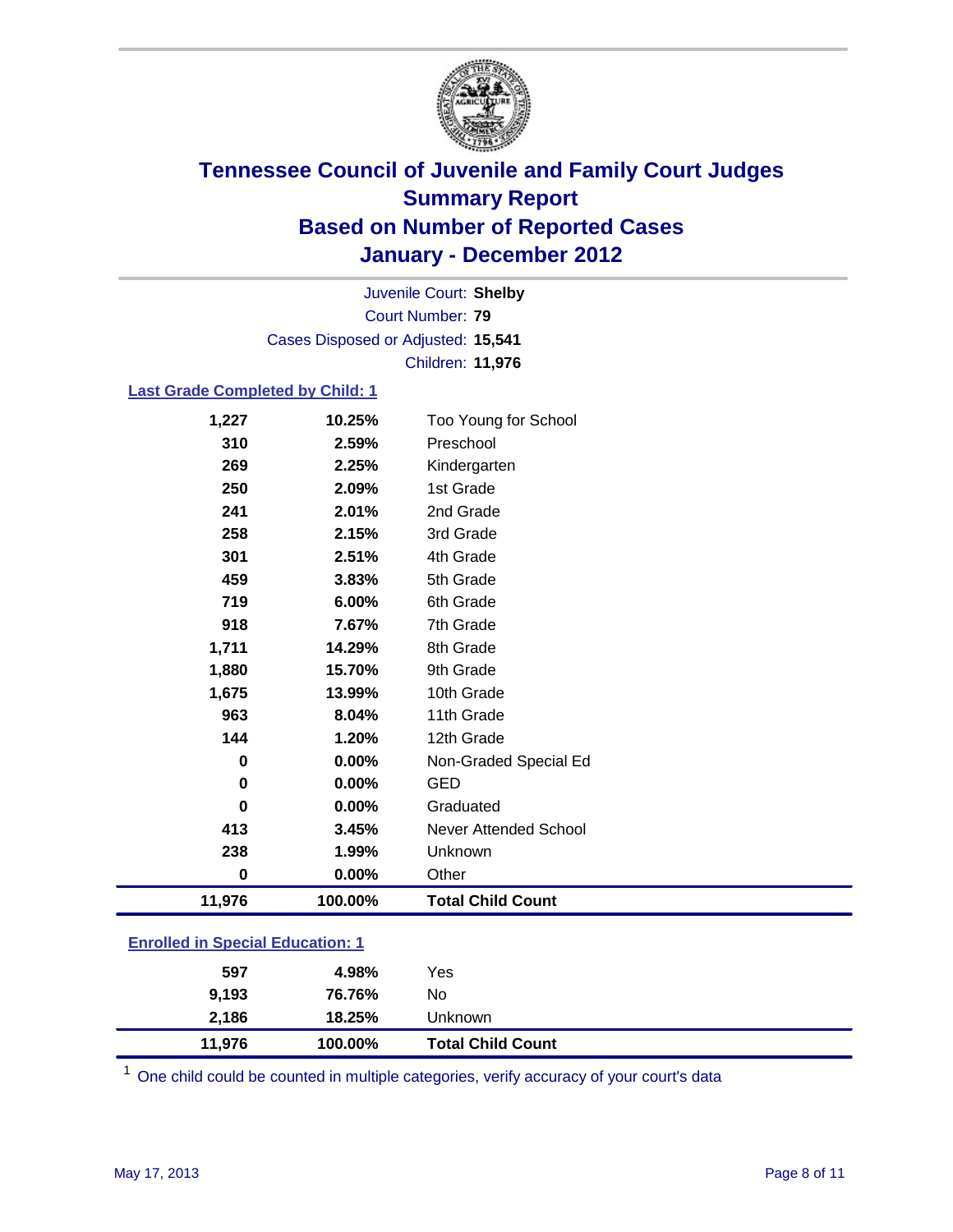

|                              | Juvenile Court: Shelby             |                           |  |  |
|------------------------------|------------------------------------|---------------------------|--|--|
|                              |                                    | Court Number: 79          |  |  |
|                              | Cases Disposed or Adjusted: 15,541 |                           |  |  |
|                              | Children: 11,976                   |                           |  |  |
| <b>Action Executed By: 1</b> |                                    |                           |  |  |
| 1,577                        | 8.20%                              | Judge                     |  |  |
| 7,949                        | 41.35%                             | Magistrate                |  |  |
| 8,399                        | 43.69%                             | <b>YSO</b>                |  |  |
| 1,297                        | 6.75%                              | Other                     |  |  |
| 0                            | $0.00\%$                           | Unknown                   |  |  |
| 19,222                       | 100.00%                            | <b>Total Action Count</b> |  |  |

### **Formal / Informal Actions: 1**

| 1,971  | 10.25%   | Dismissed                                        |
|--------|----------|--------------------------------------------------|
| 0      | $0.00\%$ | Retired / Nolle Prosequi                         |
| 2,942  | 15.31%   | <b>Complaint Substantiated Delinquent</b>        |
| 2      | 0.01%    | <b>Complaint Substantiated Status Offender</b>   |
| 1,488  | 7.74%    | <b>Complaint Substantiated Dependent/Neglect</b> |
| 1      | 0.01%    | <b>Complaint Substantiated Abused</b>            |
| 0      | $0.00\%$ | <b>Complaint Substantiated Mentally III</b>      |
| 11,458 | 59.61%   | Informal Adjustment                              |
| 0      | $0.00\%$ | <b>Pretrial Diversion</b>                        |
| 244    | 1.27%    | <b>Transfer to Adult Court Hearing</b>           |
| 0      | $0.00\%$ | Charges Cleared by Transfer to Adult Court       |
| 7      | 0.04%    | Special Proceeding                               |
| 0      | $0.00\%$ | <b>Review Concluded</b>                          |
| 0      | 0.00%    | Case Held Open                                   |
| 1,109  | 5.77%    | Other                                            |
| 0      | $0.00\%$ | Unknown                                          |
| 19,222 | 100.00%  | Total Action Count                               |

<sup>1</sup> If different than number of Referral Reasons (19222), verify accuracy of your court's data.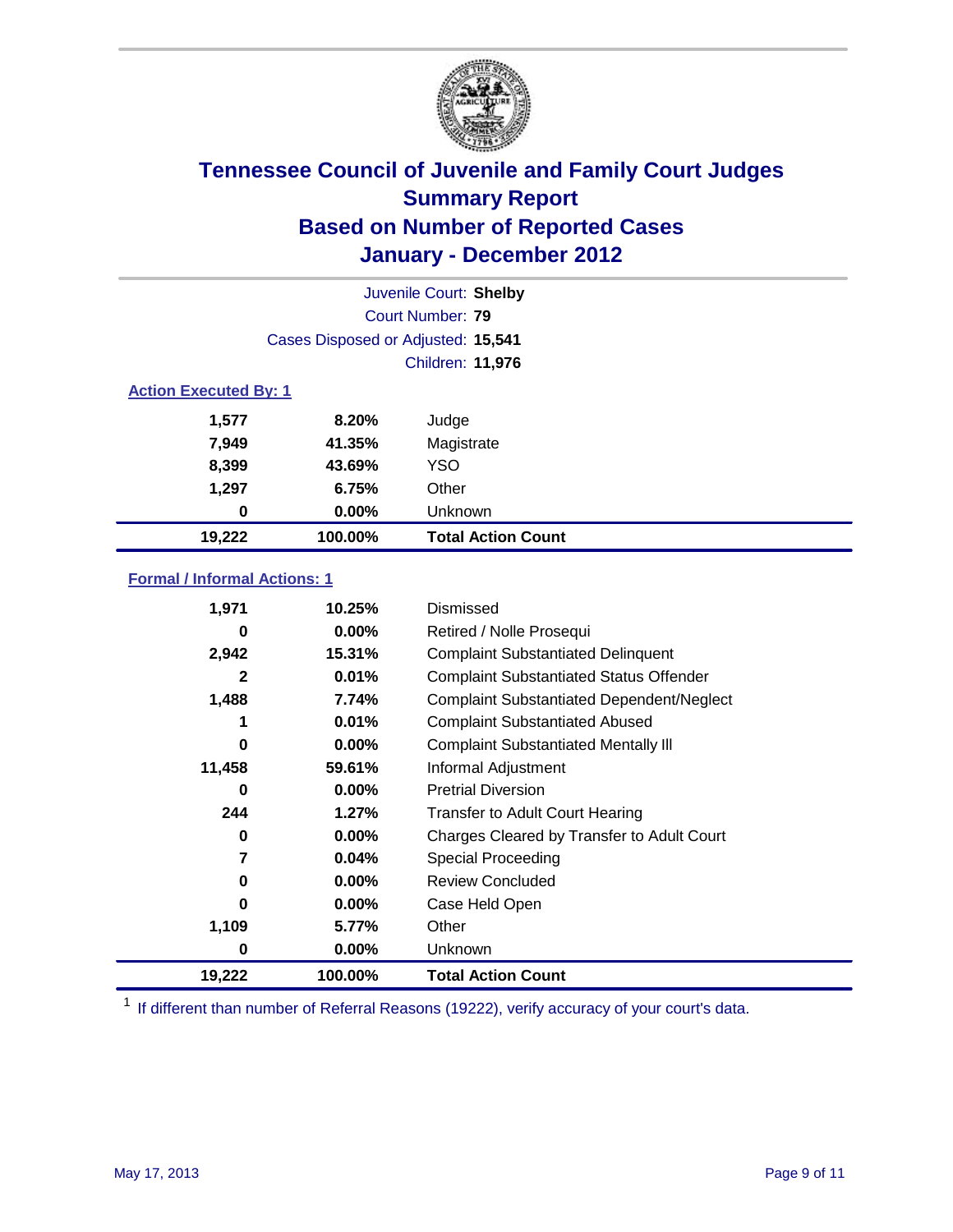

|                       |                                    | Juvenile Court: Shelby                                |
|-----------------------|------------------------------------|-------------------------------------------------------|
|                       |                                    | Court Number: 79                                      |
|                       | Cases Disposed or Adjusted: 15,541 |                                                       |
|                       |                                    | <b>Children: 11,976</b>                               |
| <b>Case Outcomes:</b> |                                    | There can be multiple outcomes for one child or case. |
| 4,343                 | 23.01%                             | <b>Case Dismissed</b>                                 |
| 0                     | 0.00%                              | Case Retired or Nolle Prosequi                        |
| 6,559                 | 34.76%                             | Warned / Counseled                                    |
| 0                     | 0.00%                              | Held Open For Review                                  |
| 674                   | 3.57%                              | Supervision / Probation to Juvenile Court             |
| 95                    | 0.50%                              | <b>Probation to Parents</b>                           |
| 234                   | 1.24%                              | Referral to Another Entity for Supervision / Service  |
| 730                   | 3.87%                              | Referred for Mental Health Counseling                 |
| 0                     | 0.00%                              | Referred for Alcohol and Drug Counseling              |
| 0                     | 0.00%                              | <b>Referred to Alternative School</b>                 |
| 3                     | 0.02%                              | Referred to Private Child Agency                      |
| 4                     | 0.02%                              | Referred to Defensive Driving School                  |
| 0                     | 0.00%                              | Referred to Alcohol Safety School                     |
| 0                     | 0.00%                              | Referred to Juvenile Court Education-Based Program    |
| 278                   | 1.47%                              | Driver's License Held Informally                      |
| 0                     | 0.00%                              | <b>Voluntary Placement with DMHMR</b>                 |
| 0                     | 0.00%                              | <b>Private Mental Health Placement</b>                |
| 0                     | 0.00%                              | <b>Private MR Placement</b>                           |
| 789                   | 4.18%                              | Placement with City/County Agency/Facility            |
| 2,042                 | 10.82%                             | Placement with Relative / Other Individual            |
| 7                     | 0.04%                              | Fine                                                  |
| 478                   | 2.53%                              | <b>Public Service</b>                                 |
| 283                   | 1.50%                              | Restitution                                           |
| 0                     | 0.00%                              | Runaway Returned                                      |
| 354                   | 1.88%                              | No Contact Order                                      |
| 0                     | 0.00%                              | Injunction Other than No Contact Order                |
| 0                     | 0.00%                              | <b>House Arrest</b>                                   |
| 0                     | 0.00%                              | <b>Court Defined Curfew</b>                           |
| 0                     | 0.00%                              | Dismissed from Informal Adjustment                    |
| 0                     | 0.00%                              | <b>Dismissed from Pretrial Diversion</b>              |
| 0                     | 0.00%                              | Released from Probation                               |
| 115                   | 0.61%                              | <b>Transferred to Adult Court</b>                     |
| $\pmb{0}$             | $0.00\%$                           | <b>DMHMR Involuntary Commitment</b>                   |